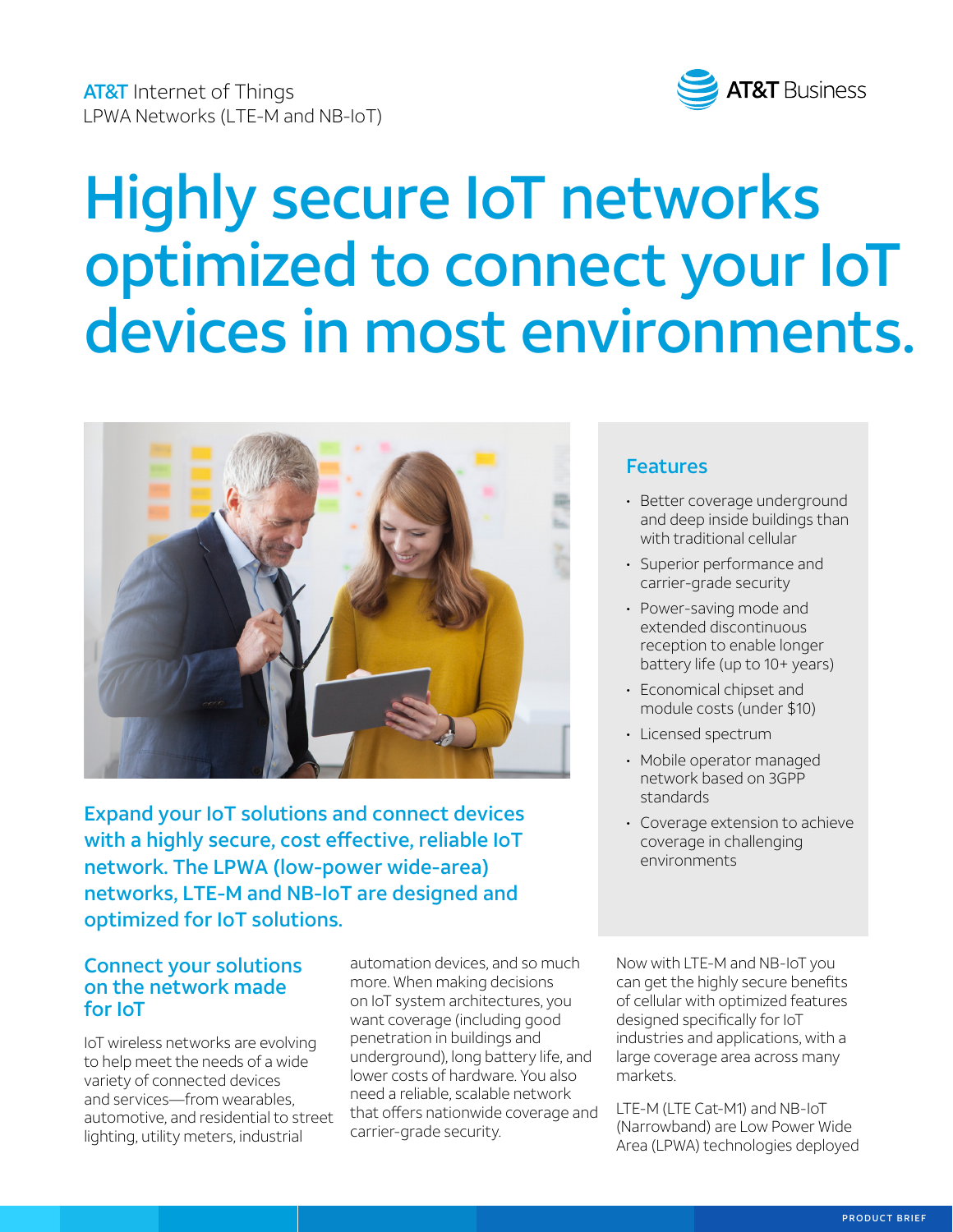# **AT&T** Internet of Things LPWA Networks (LTE-M and NB-IoT)





by AT&T to support today's IoT devices. They are highly secure, have features that can lower power consumption to extend battery life, enhance coverage to connect hard-to-reach devices, and come at a lower hardware cost than standard LTE. They are the first networks with dedicated spectrum optimized for IoT.

## Accelerate the speed of business with LPWA Networks (LTE-M and NB-IoT)

#### Customer use cases:

LTE-M is a licensed 3GPP standard air interface technology evolution of LTE, specifically built for IoT devices. LTE-M is ideal for supporting a range of IoT use cases that require lower data rates and features such as mobility or voice (i.e., alarm panels, wearables, and metering). NB-IoT is ideal for stationary devices with ultra-low bandwidth requirements. These innovative technoloenhanced coverage and longer battery life with carrier-grade security for a new

generation of industries and applications. Examples offer a unique combination of:

#### Smart cities: Smart Cities : Utilities (LTE-M and NB-IoT)

Meters are typically installed underground or in deep basements and garages, where receiving signals can be problematic. Because meters are often not in proximity to power sources, they need to run on battery power for at least several years. Battery change interval can be an important cost factor. LTE-M offers coverage enhancement to better penetrate walls and underground, plus power-saving features that extend battery life to last up to ten years. These are a few examples of how LTE-M offers positive changes in utilities monitoring and services.

#### Asset Management (LTE-M and NB-IoT)

LPWA is designed to support a massive number of devices. Research shows that the number of